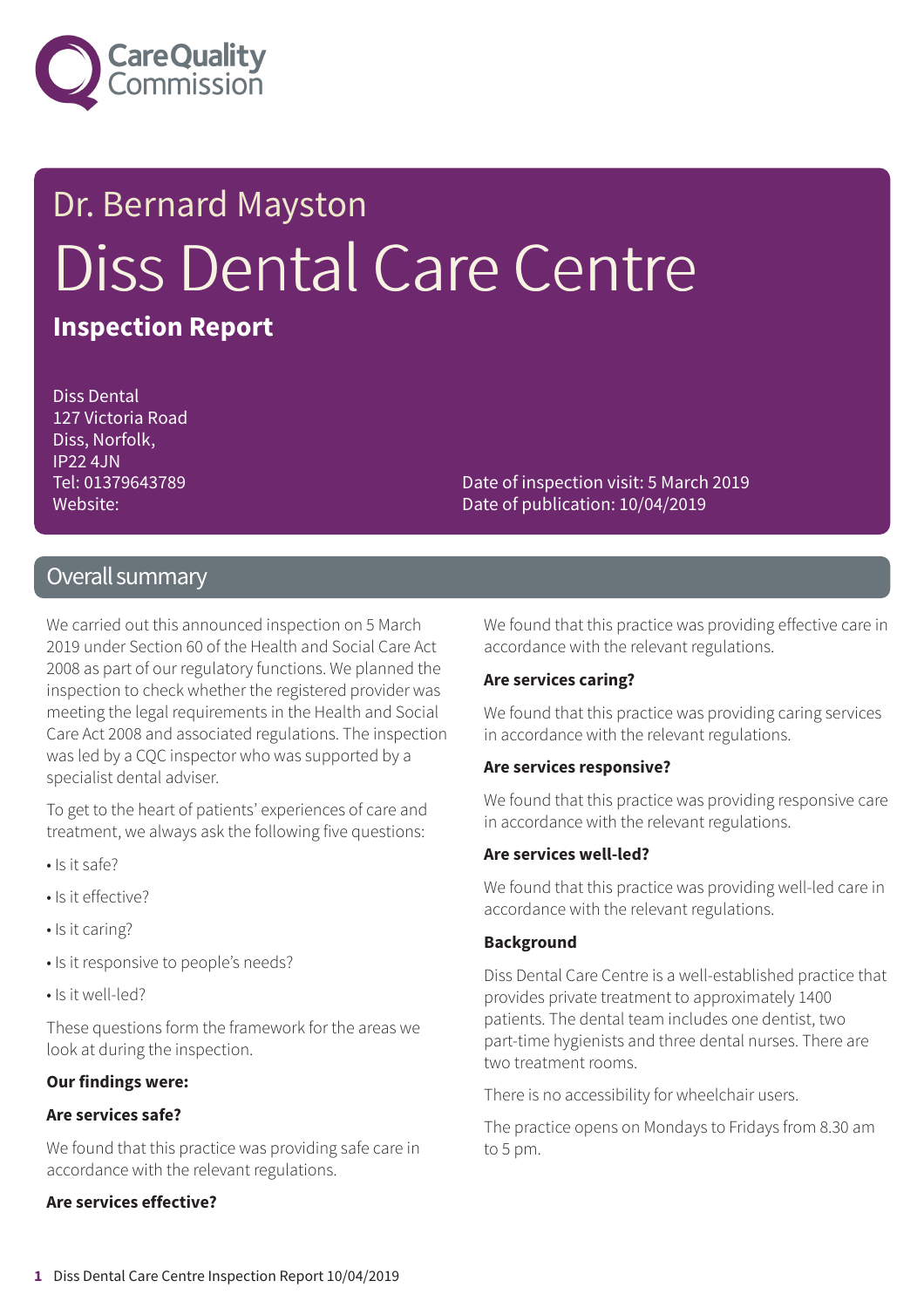## Summary of findings

The practice is owned by an individual who is the principal dentist. He has legal responsibility for meeting the requirements in the Health and Social Care Act 2008, and associated regulations about how the practice is run.

On the day of inspection, we received feedback from 41 patients. We spoke with the dentist and two nurses.

We looked at practice policies and procedures and other records about how the service is managed.

#### **Our key findings were:**

- Information from completed Care Quality Commission comment cards gave us a positive picture of a caring and professional service.
- The practice had effective systems to help ensure patient safety. These included safeguarding children and adults from abuse, maintaining the required standards of infection prevention and control, and managing risk.
- Patients' needs were assessed and care was planned and delivered in line with current best practice guidance from the National Institute for Health and Care Excellence (NICE) and other published guidance.
- Staff treated patients with dignity and respect and took care to protect their privacy and personal information.
- Patients received their care and treatment from well supported staff, who enjoyed their work.
- Members of the dental team were up-to-date with their continuing professional development and were supported to meet the requirements of their professional registration.

#### **There were areas where the provider could make improvements and should:**

- Review the practice's protocols for monitoring and recording the fridge temperature to ensure that medicines and dental care products are being stored in line with the manufacturer's guidance.
- Review fire safety and ensure that evacuations are rehearsed, oxygen cylinders are signposted and fixed wiring testing is undertaken.
- Review practice's recruitment procedures to ensure that appropriate background checks are completed prior to new staff commencing employment at the practice.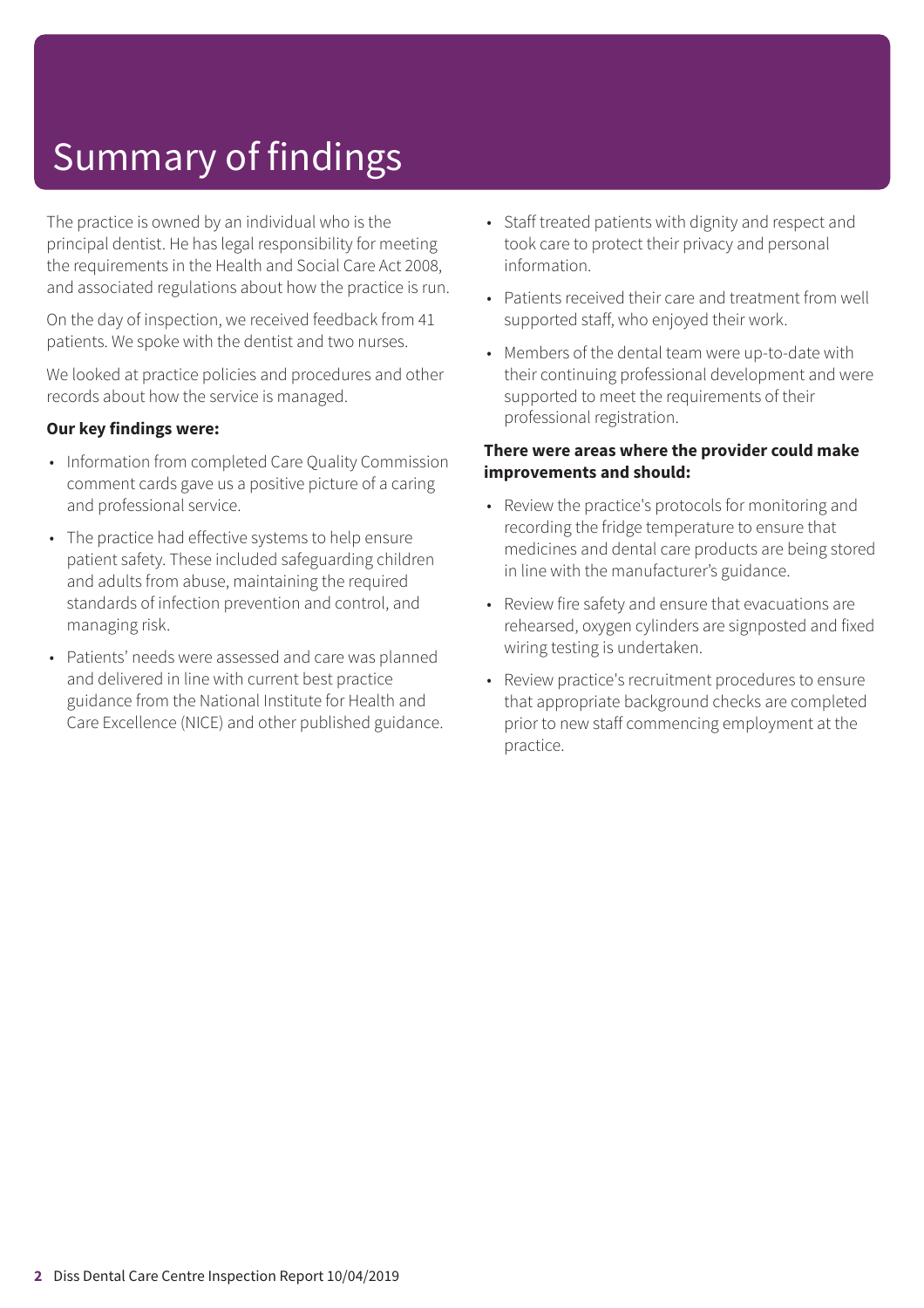#### The five questions we ask about services and what we found

We always ask the following five questions of services.

#### **Are services safe?**

We found that this practice was providing safe care in accordance with the relevant regulations.

**No action**

Staff received training in safeguarding patients and knew how to recognise the signs of abuse and how to report concerns. Staff were qualified for their roles and the practice completed most essential recruitment checks, apart from employment references.

Premises and equipment were clean and properly maintained. The practice followed national guidance for cleaning, sterilising and storing dental instruments.

The practice had suitable arrangements for dealing with medical and other emergencies.

The practice had not undertaken five yearly fixed wiring testing and did not provide signage to warn that oxygen was stored on site or that radiographs were taken in treatment rooms.

| <b>Are services effective?</b><br>We found that this practice was providing effective care in accordance with the relevant<br>regulations.                                                                                                                                                                                                                                                                                                                                                                                                          | <b>No action</b> |  |
|-----------------------------------------------------------------------------------------------------------------------------------------------------------------------------------------------------------------------------------------------------------------------------------------------------------------------------------------------------------------------------------------------------------------------------------------------------------------------------------------------------------------------------------------------------|------------------|--|
| Patients told us they were very happy with the quality of their treatment. Staff had the skills,<br>knowledge and experience to deliver effective care and treatment. The dental care provided was<br>evidence based and focussed on the needs of the patients. The practice used current national<br>professional guidance including that from the National Institute for Health and Care Excellence<br>(NICE) to guide their practice. The staff received professional training and development<br>appropriate to their roles and learning needs. |                  |  |
| The practice had clear arrangements when patients needed to be referred to other dental or<br>health care professionals.                                                                                                                                                                                                                                                                                                                                                                                                                            |                  |  |
| <b>Are services caring?</b><br>We found that this practice was providing caring services in accordance with the relevant<br>regulations.                                                                                                                                                                                                                                                                                                                                                                                                            | <b>No action</b> |  |
| We received feedback about the practice from 41 patients. Patients were positive about all<br>aspects of the service and spoke highly of the staff who delivered it. They commented that staff<br>made them feel at ease, especially when they were anxious about visiting the dentist.                                                                                                                                                                                                                                                             |                  |  |
| Staff gave us specific examples of where they had gone out of their way to support patients.                                                                                                                                                                                                                                                                                                                                                                                                                                                        |                  |  |
| We saw that staff protected patients' privacy and were aware of the importance of handling<br>information about them confidentially.                                                                                                                                                                                                                                                                                                                                                                                                                |                  |  |
| Are services responsive to people's needs?<br>We found that this practice was providing caring services in accordance with the relevant<br>regulations.                                                                                                                                                                                                                                                                                                                                                                                             | <b>No action</b> |  |
| The practice's appointment system was efficient and met patients' needs. Patients could get an<br>appointment easily if in pain.                                                                                                                                                                                                                                                                                                                                                                                                                    |                  |  |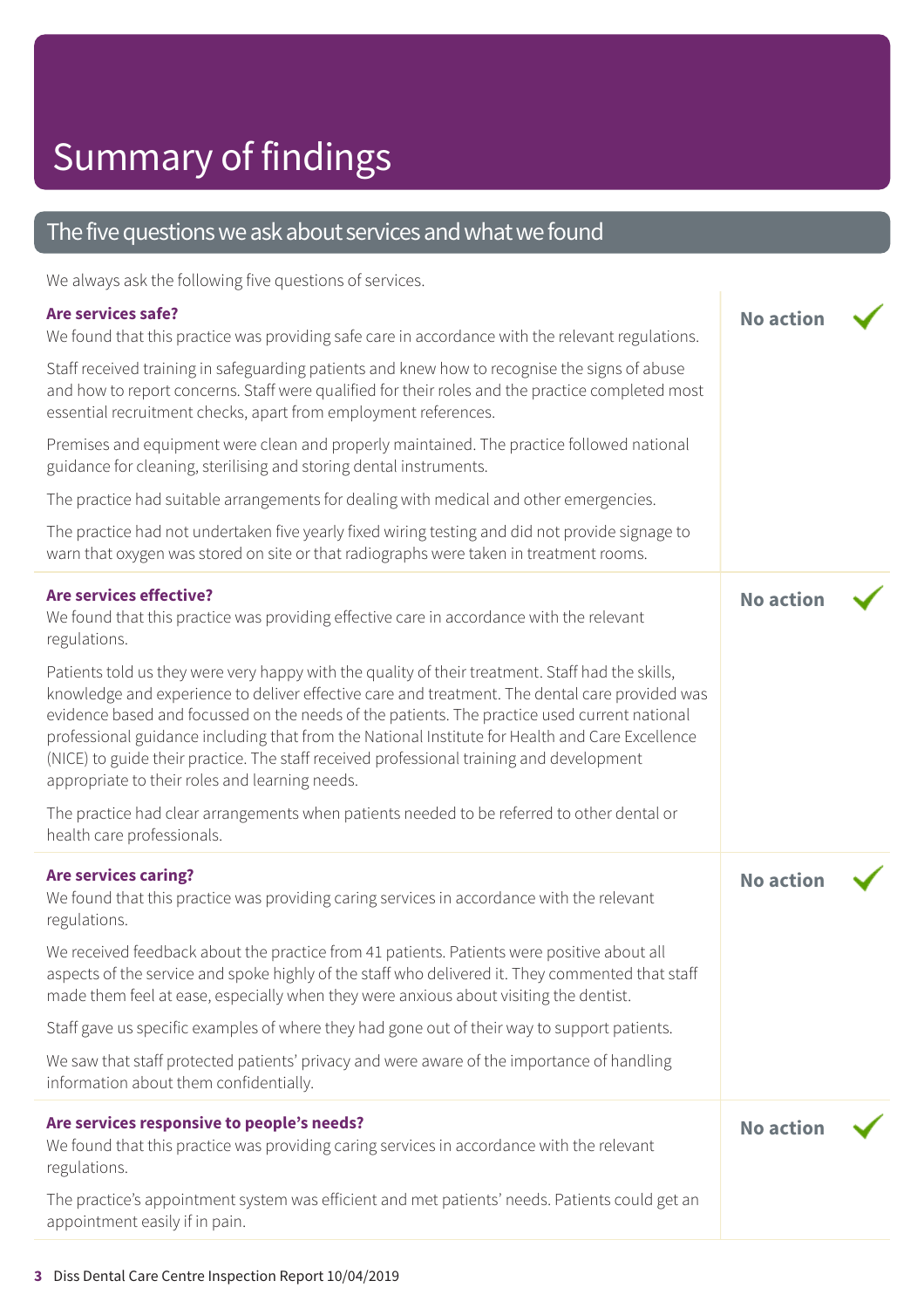### Summary of findings

Staff considered patients' different needs and provided some facilities for disabled patients. However, the premises were not wheelchair accessible and did not have an accessible toilet. The practice did not have a hearing loop or information about its services in any other formats or languages.

The practice responded to concerns and complaints quickly and constructively.

| Are services well-led?<br>We found that this practice was providing well-led care in accordance with the relevant<br>regulations.                                                    | <b>No action</b> |  |
|--------------------------------------------------------------------------------------------------------------------------------------------------------------------------------------|------------------|--|
| The practice had arrangements to ensure the smooth running of the service. These included<br>systems for staff to discuss the quality and safety of the care and treatment provided. |                  |  |
| The practice team kept complete patient dental care records which were clearly written or typed<br>and stored securely.                                                              |                  |  |
| Staff' were actively involved in the development of the practice and had their performance<br>assessed annually.                                                                     |                  |  |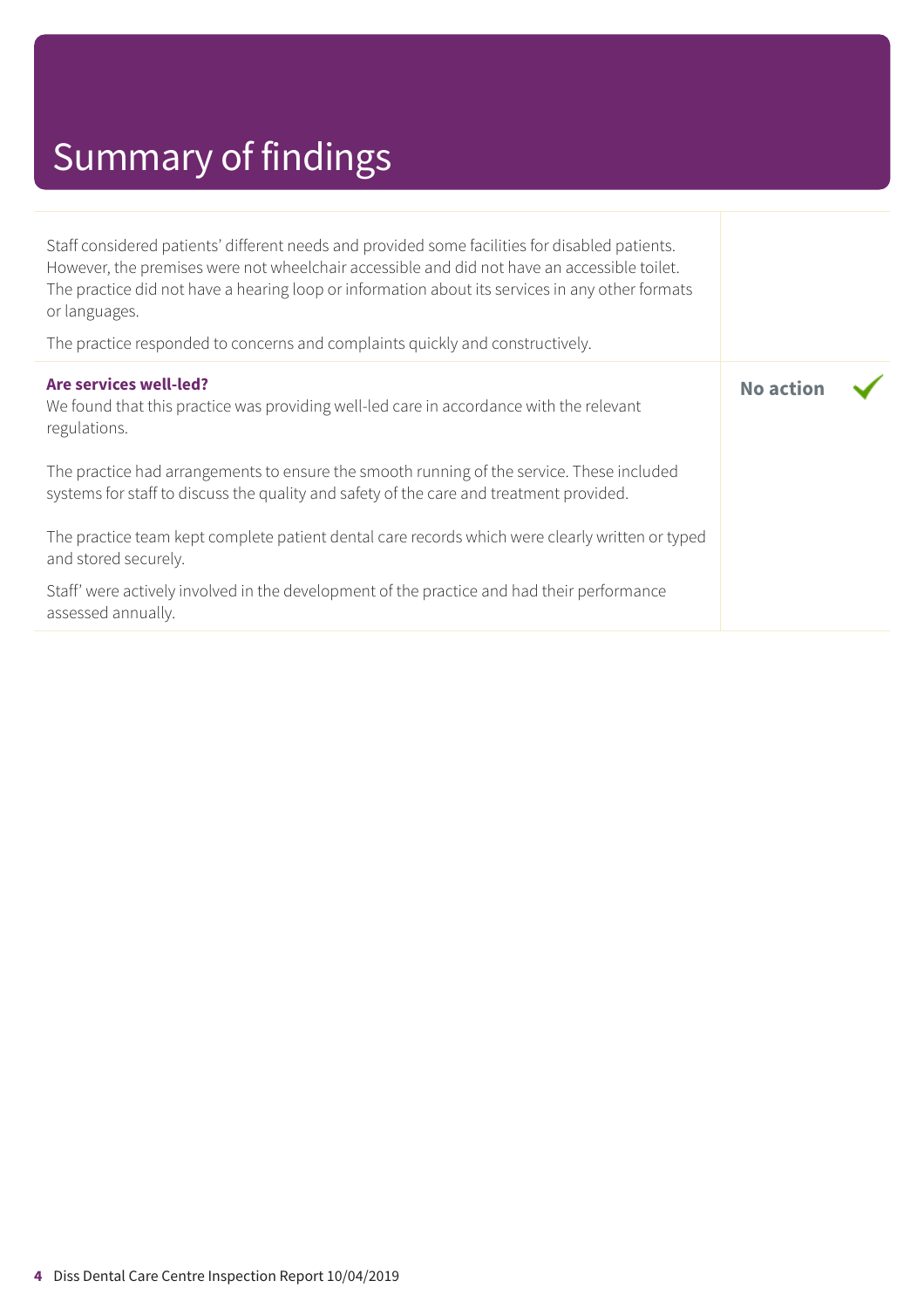### Are services safe?

### **Our findings**

#### **Safety systems and processes (including staff recruitment, Equipment & premises and Radiography (X-rays))**

Staff knew their responsibilities if they had concerns about the safety of children, young people and adults who were vulnerable due to their circumstances. The practice had safeguarding policies and procedures to provide staff with information about identifying, reporting and dealing with suspected abuse. Staff had received relevant training in safeguarding matters, although there was no appointed lead within the practice as recommended.

The practice had a whistleblowing policy. Staff told us they felt confident they could raise concerns without fear of recrimination.

All staff had Disclosure and Barring Service checks (DBS) in place to ensure they were suitable to work with vulnerable adults and children.

The practice had a business continuity plan describing how it would deal with events that could disrupt its normal running.

The dentist mostly used rubber dams in line with guidance from the British Endodontic Society when providing root canal treatment to protect patients' airways. The practice was amalgam free and staff were aware of guidance in relation to its use.

There was no formal written protocol in place to prevent wrong site surgery.

The practice had a recruitment policy and procedure to help them employ suitable staff which reflected the relevant legislation. Files we reviewed for two recently recruited staff showed that the practice had not obtained references at the point they were employed at the practice.

All clinical staff were qualified, registered with the General Dental Council (GDC) and had professional indemnity cover.

The practice ensured that facilities and equipment were safe and that equipment was maintained according to manufacturers' instructions including portable electrical appliances, emergency lighting and gas.

Records showed that fire detection and firefighting equipment was regularly tested. A fire risk assessment had been undertaken in 2011 and its recommendations had been implemented. However, the practice did not provide suitable signage to indicate that oxygen cylinders were held on site and had not undertaken five yearly fixed wiring testing. Staff did not regularly practice timed fire evacuations.

Stock control was effective and medical consumables we checked in cupboards and in drawers were within date for safe use.

The practice had suitable arrangements to ensure the safety of the X-ray equipment. These met current radiation regulations and the practice had the required information in their radiation protection file. Clinical staff completed continuous professional development in respect of dental radiography. Regular radiograph audits were completed by the dentist. In two of six dental care records we reviewed, radiographs had not been reported on and quality assured. Rectangular collimation was not used on X-ray units to reduce patient dosage.

#### **Risks to patients**

The practice had a range of policies and risk assessments, which described how it aimed to provide safe care for patients and staff. We viewed practice risk assessments that covered a wide range of identified hazards in the practice, and detailed the control measures that had been put in place to reduce the risks to patients and staff.

The practice followed relevant safety laws when using needles and other sharp dental items, and staff were using the safest types of sharps. Sharps' bins were sited safely, although their labels had not been completed. Clinical staff had received appropriate vaccinations, including the vaccination to protect them against the hepatitis B virus.

Staff knew how to respond to a medical emergency and completed training in emergency resuscitation and basic life support every year. However, staff did not undertake regular medical emergency simulations to keep their knowledge and skills up to date. Weekly recorded checks of the medicines and equipment were not undertaken as recommended. The practice had an eye wash station available to use. There was also a bodily spills kit, although staff were not aware of its location.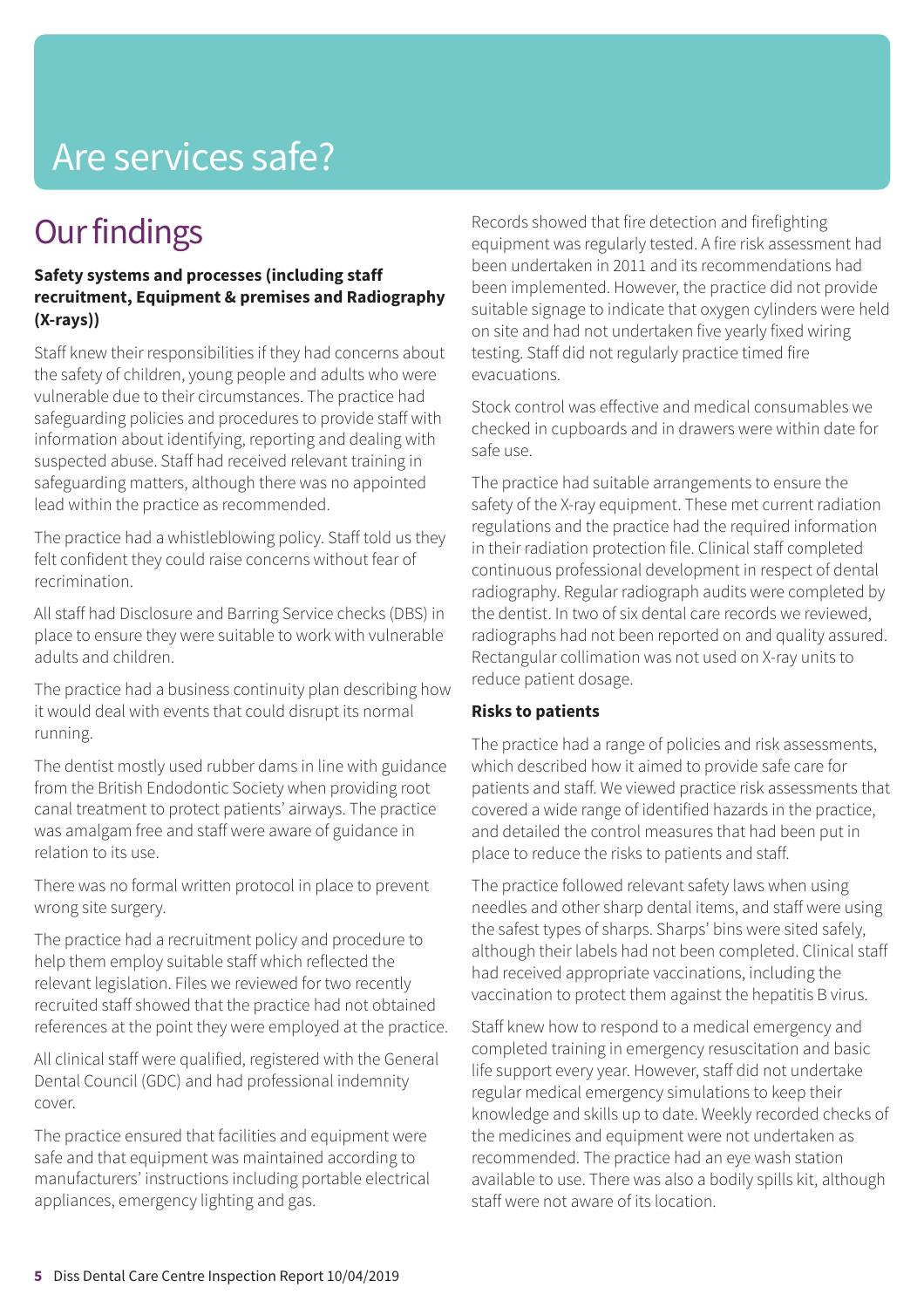### Are services safe?

The practice had an infection prevention and control policy and procedures. They followed guidance in The Health Technical Memorandum 01-05: Decontamination in primary care dental practices (HTM01-05) published by the Department of Health and Social Care. Staff completed infection prevention and control training and received updates as required. Staff carried out infection prevention and control audits and the latest audit conducted in February 2019, showed the practice was meeting the required standards.

The practice had suitable arrangements for transporting, cleaning, checking, sterilising and storing instruments in line with HTM01-05. Records showed that equipment used by staff for cleaning and sterilising instruments were validated, maintained and used in line with the manufacturers' guidance.

The practice had procedures to reduce the possibility of Legionella or other bacteria developing in the water systems, in line with a risk assessment. All recommendations had been actioned and records of water testing and dental unit water line management were in place.

We noted that all areas of the practice were visibly clean, including the waiting area, toilet and staff area. We checked both treatment rooms and surfaces including walls, floors and cupboard doors were free from dust and visible dirt. Staff uniforms were clean and their arms were bare below the elbows to reduce the risk of cross contamination.

The practice used an appropriate contractor to remove dental waste from the practice. External clinical waste bins were not secured to a fixed wall to prevent their removal.

#### **Safe and appropriate use of medicines**

The dentist was aware of current guidance with regards to prescribing medicines and was planning to undertake antimicrobial audits to ensure he was prescribing according to national guidelines.

We found there was appropriate storage, monitoring and recording of medicines dispensed to patients, although the fridge temperature in which medicines were stored, was not monitored each day to ensure it was operating effectively.

#### **Information to deliver safe care and treatment**

We looked at a sample of dental care records and noted that individual records were written and managed in a way that kept patients safe. Dental care records we saw were accurate, complete, and legible. They were kept securely and complied with data protection requirements.

Staff were aware of new guidelines in relation to the management of patient information and had updated the practice's policies and procedures accordingly. We noted that at a meeting in July 2018, the new General Data Protection Regulations (GDPR) had been discussed and a video shown to aid staff's understanding of the new requirements.

#### **Lessons learned and improvements**

The practice had policies and procedures to report, investigate, respond and learn from accidents, incidents and significant events. Any unusual events were recorded and investigated by the senior nurse. We viewed detailed records of two incidents involving a staff member who had fainted and a failed dip slide test. Lessons had been learned from the events and measures put in place to prevent their reoccurrence.

The practice did not have a system in place to receive national patient safety and medicines alerts from the Medicines and Healthcare Products Regulatory Authority (MHRA), and staff were unaware of recent alerts affecting dental practice as a result. However, following our inspection one of the dental nurses contacted us to say that they had signed up to receive the alerts a couple of weeks prior to our inspection. The principal dentist had not been aware of this.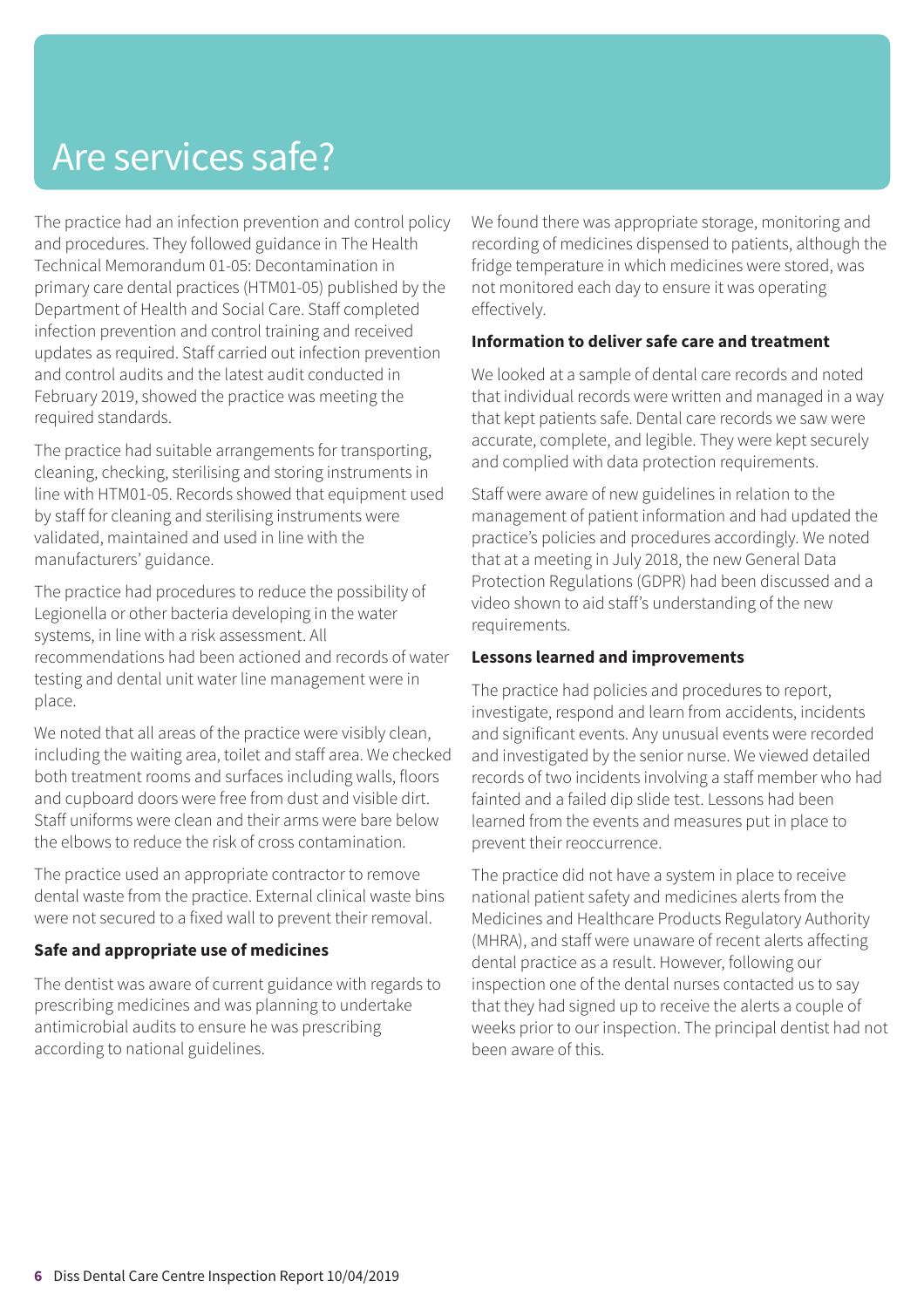### Are services effective? (for example, treatment is effective)

### **Our findings**

#### **Effective needs assessment, care and treatment**

We received 39 comments cards that had been completed by patients prior to our inspection. All the comments reflected high patient satisfaction with the results of their treatment and their overall experience of it. Patients described the dentist as professional and informative. One reported that the he always had 'up to date ideas' to help them with their dental health.

We saw that the dentist assessed patients' needs and delivered care and treatment in line with current legislation, standards and guidance supported by clear clinical pathways and protocols. Dental care records we checked clearly detailed patients' assessments and treatments, although not all patients' level of caries and cancer risk had been recorded.

#### **Helping patients to live healthier lives**

The practice was providing preventive care and supporting patients to ensure better oral health in line with the Delivering Better Oral Health toolkit. Two part-time dental hygienists were employed by the practice to give advice to patients on the prevention of decay and gum disease. Staff described to us the procedures they used to improve the outcomes for patients with gum disease. This involved providing patients preventative advice and recording detailed charts of the patient's gum condition. If needed, referrals to a hygienist or specialist periodontists were made.

One patient told us that the dentist always suggested new ways for them to improve their oral health. Another that the hygienist was pragmatic and clear in her advice. The dentist had featured on a local radio station to provide listeners with advice about their oral health.

Staff told us that where applicable they discussed smoking, alcohol consumption and diet with patients during appointments. We noted information available in the waiting room in relation to local smoking cessation services.

The practice had a selection of dental products for sale and provided health promotion leaflets to help patients with their oral health.

#### **Consent to care and treatment**

Patients confirmed their dentist listened to them and gave them clear information about their treatment.

The practice team understood the importance of obtaining and recording patients' consent to treatment. All staff we spoke with showed an understanding of the Mental Capacity Act and how it might impact on treatment decisions. The principal dentist was not fully aware of Gillick competence guidelines, although we found he was applying the principals.

The dentist gave patients information about treatment options and the risks and benefits of these so they could make informed decisions. Staff told us they regularly used dental models, information leaflets and photographs to aid the patient consent process.

#### **Effective staffing**

The dentist was supported by appropriate numbers of dental nurses and staff told us there were enough of them for the smooth running of the practice and to cover their holidays.

We confirmed clinical staff completed the continuous professional development required for their registration with the General Dental Council and records we viewed showed they had undertaken appropriate training for their role. Staff told us they discussed their training needs at annual appraisals and we saw evidence of completed appraisals.

#### **Co-ordinating care and treatment**

The dentist confirmed they referred patients to a range of specialists in primary and secondary care if they needed treatment the practice did not provide. There were clear systems in place for referring patients with suspected oral cancer under the national two week wait arrangements. This was initiated by NICE in 2005 to help make sure patients were seen quickly by a specialist.

The practice actively monitored all referrals to ensure they had been received in a timely way.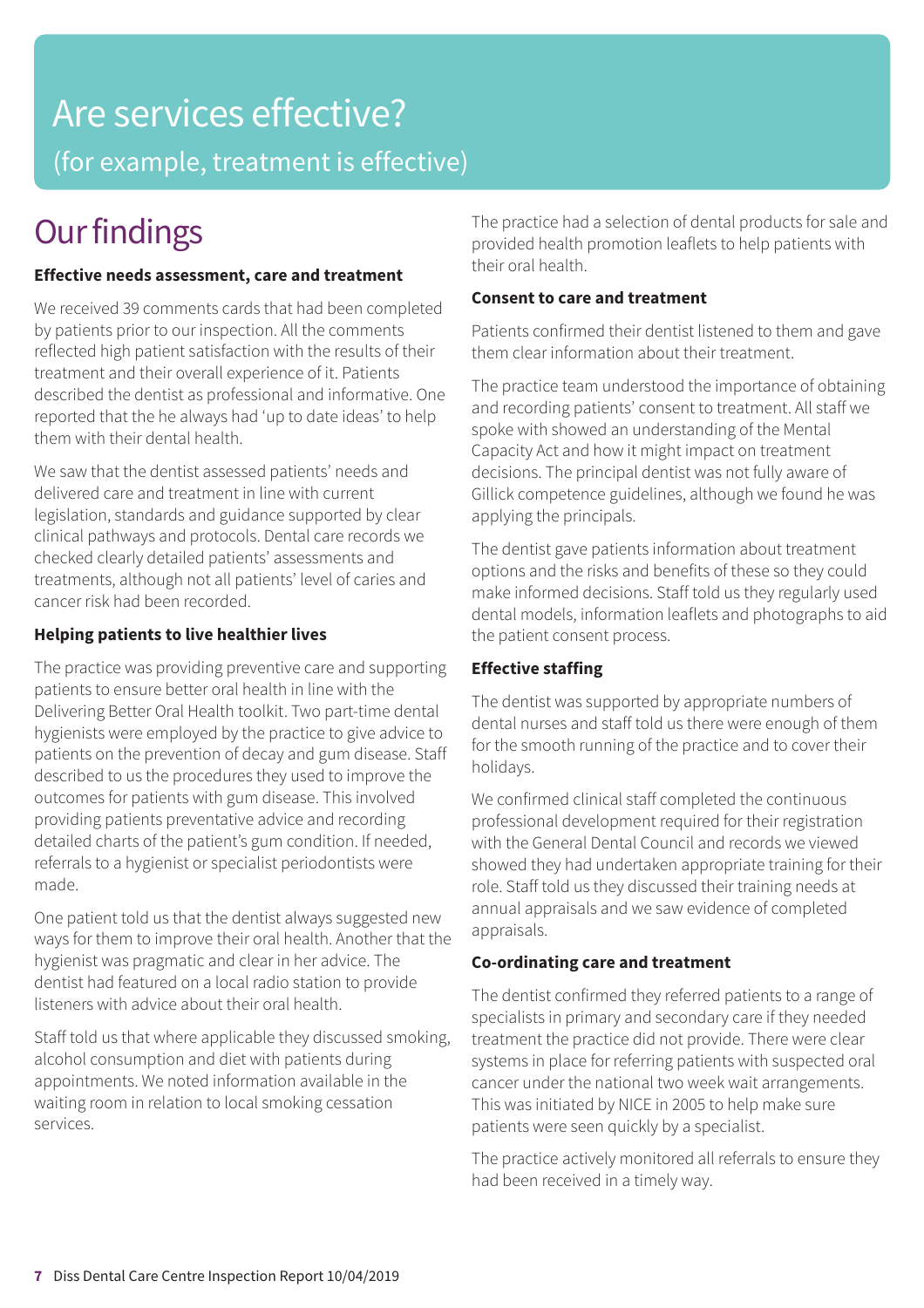## Are services caring?

### **Our findings**

#### **Kindness, respect and compassion**

Patients told us they were treated in a way that they liked by staff and comment cards we received described staff as caring, polite and engaging. One patient told us that staff looked after their twins 'so well', another that reception staff were helpful and friendly.

Staff gave us examples of where they had assisted patients such as working through their lunch break to ensure urgent referrals were sent, allowing nervous patients to bring in music to be played in the treatment room and calling patients after complex treatment to check on their welfare. Staff told us of the additional support they gave to one autistic patient to ensure their orthodontic work was completed before they started a new school.

#### **Privacy and dignity**

The practice did not have a separate waiting room, so the reception area was not particularly private. However, the reception computer screen was not visible to patients and staff did not leave patients' personal information where other patients might see it.

All consultations were carried out in the privacy of the treatment room and we noted that the door was closed during procedures. Blinds had been placed on windows to protect patients' privacy.

#### **Involving people in decisions about care and treatment**

Many patients told us the dentist answered all their questions well and explained things clearly. The dentist spoke to us about the importance of 'shared decision making' with patients and described to us the methods he used to help patients understand treatment options discussed. These included photographs, models, videos and X-ray images. We viewed a detailed letter to the parent of one patient explaining in depth the treatment their child needed to ensure they understood it fully.

We noted information leaflets available in the waiting area on a range of dental health matters including misaligned teeth, root canal treatment, gum problems and tooth whitening to help patients make informed choices.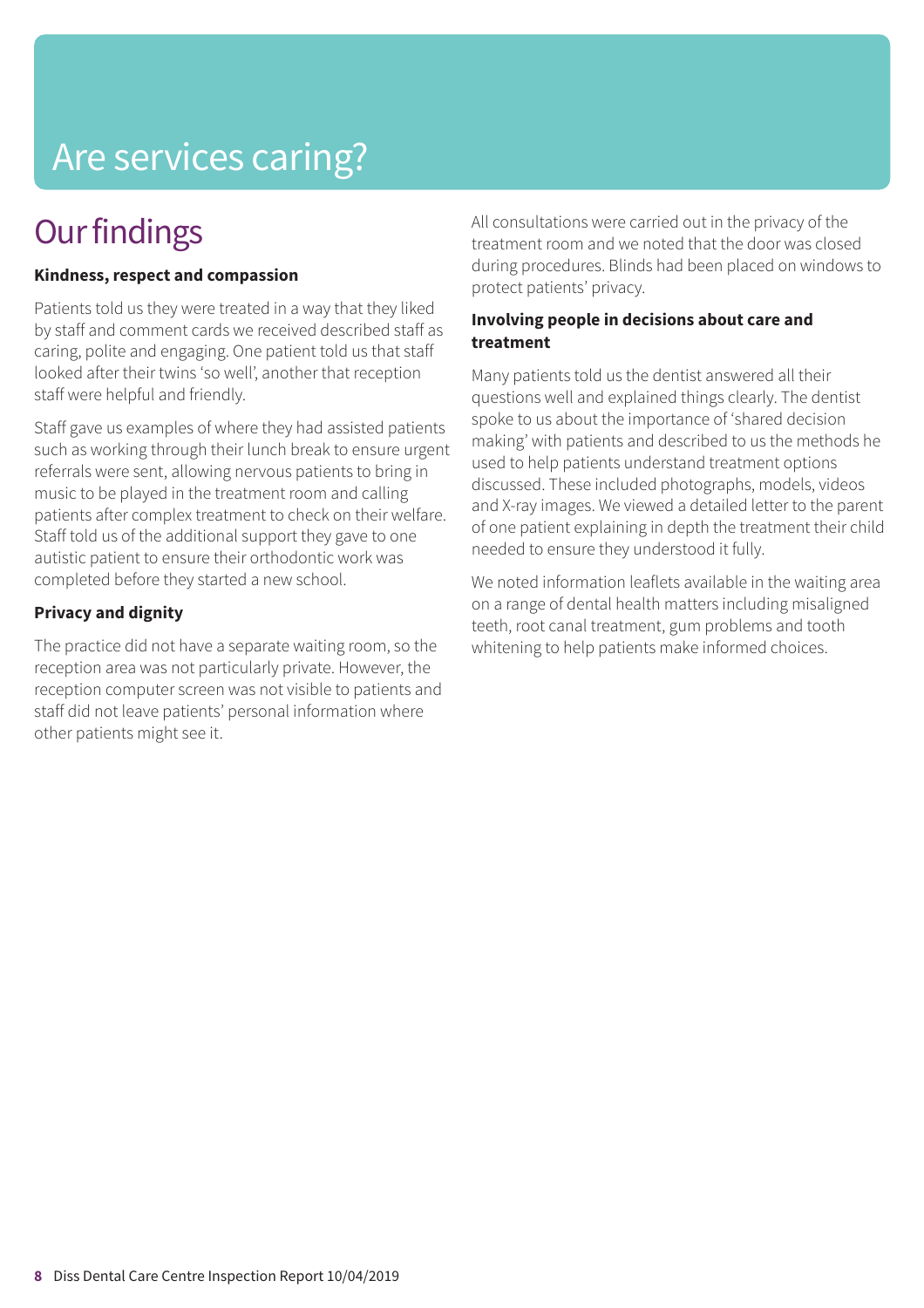### Are services responsive to people's needs? (for example, to feedback?)

### **Our findings**

#### **Responding to and meeting people's needs**

The waiting area provided good facilities for patients including magazines to keep them occupied, a water fountain and free samples of toothpaste. The practice offered a payment scheme to help spread the cost of dental fees.

The premises were not accessible for wheelchair users, although plans were in place for an additional ground floor surgery which would be accessible. There was no accessible toilet, or hearing loop available to assist those with hearing aids. Information about the practice was not available in any other formats or languages.

#### **Timely access to services**

Patients told us they were satisfied with the appointments system and said that getting through on the phone was easy. Three patients commented they would like later opening hours to allow them to attend more easily. There were emergency appointment slots each day for patients experiencing dental pain. An out of hours service was available, staffed by seven dentists from various dental practices, on a rotational basis.

At the time of our inspection staff told us that waiting times for a regular check-up was about two weeks, and for further treatment about a month.

The practice did not offer a text appointment reminder service but hoped to introduce this soon. Staff telephoned patients who attended the hygienists to remind them of their appointment.

#### **Listening and learning from concerns and complaints**

The practice had a complaints policy providing guidance to staff on how to handle a complaint. Information about how patients could raise their concerns was available in the waiting area, making it easily accessible.

Reception staff spoke knowledgeably about how they would deal with a patient who wanted to raise a concern, and showed us the information they gave patients about the practice's complaints procedure.

Staff confirmed that complaints were discussed with them so that learning could be shared. We noted that the practice's complaints policy was discussed at a staff meeting in February 2018 so that all present were aware of it.

We viewed the practice's complaints' log which indicated patients' concerns had been managed in a timely and professional way.